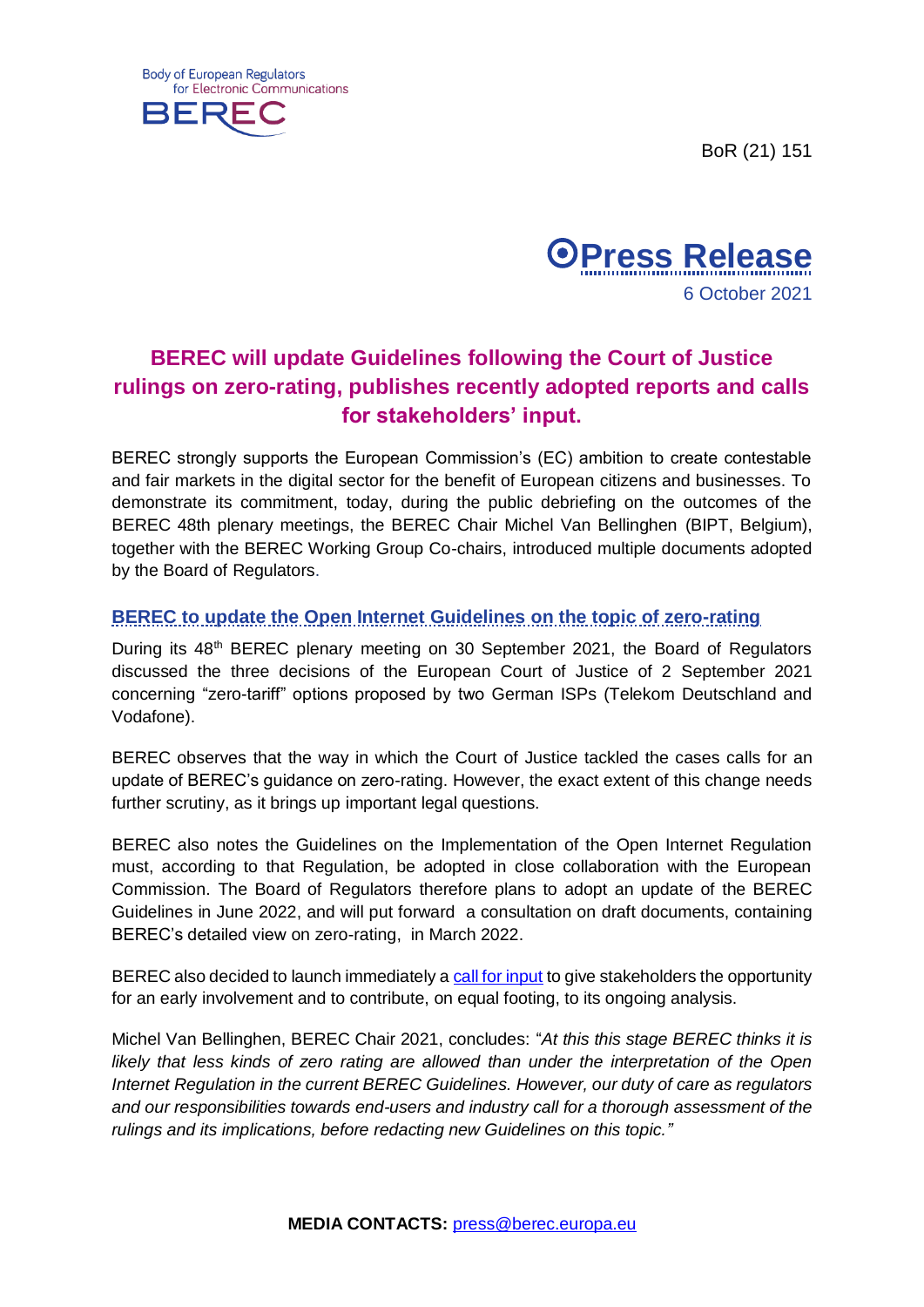For more info:

[https://berec.europa.eu/eng/news\\_consultations/ongoing\\_public\\_consultations/8955-call-for](https://berec.europa.eu/eng/news_consultations/ongoing_public_consultations/8955-call-for-stakeholder-input-to-feed-into-the-incorporation-of-the-ecj-judgments-on-the-open-internet-regulation-in-the-berec-guidelines)[stakeholder-input-to-feed-into-the-incorporation-of-the-ecj-judgments-on-the-open-internet](https://berec.europa.eu/eng/news_consultations/ongoing_public_consultations/8955-call-for-stakeholder-input-to-feed-into-the-incorporation-of-the-ecj-judgments-on-the-open-internet-regulation-in-the-berec-guidelines)[regulation-in-the-berec-guidelines](https://berec.europa.eu/eng/news_consultations/ongoing_public_consultations/8955-call-for-stakeholder-input-to-feed-into-the-incorporation-of-the-ecj-judgments-on-the-open-internet-regulation-in-the-berec-guidelines)

# **Implementation of the Open Internet Regulation**

BEREC adopted its fifth [Report on the implementation of the Open Internet Regulation.](https://berec.europa.eu/files/document_register_store/2021/10/BoR_(21)_119_OI_Implementation-Report.pdf)

The Report gives an overview of the activities of the NRAs implementing the Open Internet Regulation and the associated **BEREC Open Internet Guidelines**. The Report focuses on the period between 1 May 2020 and 30 April 2021 The Report reveals that zero-rating services are offered in 25 Member States and confirms that all NRAs may now impose penalties in cases of infringements of the Regulation.

The Report also describes how NRAs have monitored the impacts of the Covid-19 crisis on the internet capacity and illustrates that networks have performed well. Covid-19 did not create issues for the availability or the general quality of internet access services.

The Report further shows that the adoption of monitoring methods has increased. Finally, six NRAs reported progress in Open Internet related court proceedings during the past 12 months.

# **Third-party charge on mobile phones' bills**

In many European countries, mobile operators allow third-party providers to charge their customers for goods or services via their mobile phone bills. This payment type can be considered an easy and suitable option for paying for goods or services, such as parking and public transportation tickets, newspapers subscriptions and other services. Such charges applied to various services offered by phone call (voice call) or via text message (SMS/MMS) are known as premium rate services (PRS). Usually, they are charged at higher rates than those generally applied to phone calls and texts.

Nowadays, such charges are also applied to the purchase of goods and services by Direct Carrier Billing (DCB). DCB is also used for charging for a good or a service via the mobile phone bill of the end-user. However, unlike some traditional PRS, DCB does not rely on a premium rate number or specific shortcodes to apply the charge. But instead, the end user's account is directly charged for the purchased good or service when clicking on a link on the Internet.

The Board of Regulators approved a [report on how to handle the third-party charge on mobile](https://berec.europa.eu/files/document_register_store/2021/10/BoR_(21)_118_Report_on_how_to_handle_third-party_payment_charges_on_mobile_phone_bills.pdf)  [phone bills.](https://berec.europa.eu/files/document_register_store/2021/10/BoR_(21)_118_Report_on_how_to_handle_third-party_payment_charges_on_mobile_phone_bills.pdf) The approved document helps to benchmark and to get insight into how the Member States currently handle this topic and what protections are available to end-users. The same exercise will be considered as part of the BEREC Work Programme in 2023.

# **Public consultation on BEREC Work Programme 2022**

Promoting full connectivity for consumers and businesses will remain a key priority for BEREC in 2022. During the BEREC public debriefing, the incoming BEREC Chair Annemarie Sipkes (ACM, the Netherlands) presented the [draft BEREC Work Programme 2022](https://berec.europa.eu/files/document_register_store/2021/10/BoR_(21)_133_Draft_BEREC_Work_Programme2022.pdf) and invited

#### **MEDIA CONTACTS:** [press@berec.europa.eu](mailto:press@berec.europa.eu)